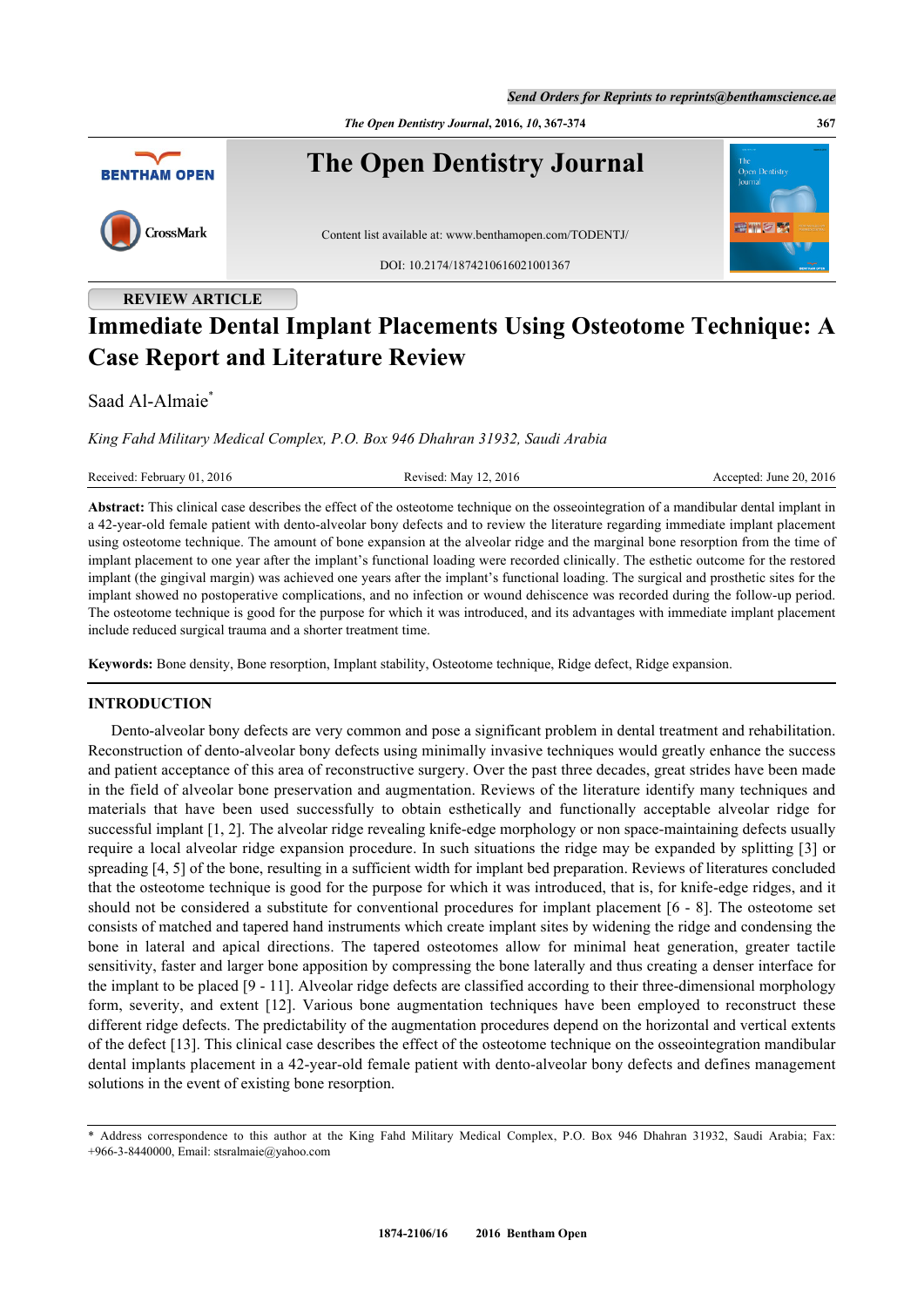# **MATERIALS AND METHODS**

### **Literature Review**

PubMed databases were used to search for published articles about immediate implant placement using osteotome technique. Clinical studies and cases using osteotome technique with simultaneous implant placement were included. Letters to the Editor, historical reviews, cadaveric studies, and unpublished articles were not sought. Some articles were directly excluded after reading only their titles. All articles for maxillary sinus floor elevation using osteotome technique, immediate implant placement using osteotome technique with bone graft material, bone spreader technique, modified trephine/osteotome approach, and tapered implants were excluded. Thereafter further articles were excluded based on irrelevance. At this stage there were 28 articles included, and the inclusion and exclusion criteria were defined.

Thirteen articles were included for full-text reading. After reading these, four more articles were excluded, as they did not fulfill the inclusion criteria. These articles were included in introduction and discussion in addition to that, more reviews of literature had been included regarding immediate implant placement using osteotome technique.

# **Case Report**

<span id="page-1-0"></span>A 42-year-old female patient with a noncontributory medical history presented for the replacement of a missing lower-left first premolar, which had been extracted 3 years earlier. The patient offered to place a dental implant using lateral bone condensation and expansion *via* the osteotome technique because it required shorter surgical procedure, recovery time and did not require bone grafting. Clinical and Radiographic images were taken pre-operatively (Figs. **[1](#page-1-0)**-**[2](#page-2-0)**). With the patient under local anesthesia, a full-thickness flap was elevated using a mid-crestal incision and 2 buccal and palatal incisions to release the lower-left first premolar. This revealed further bone concavity on the buccal aspect. The bone was accessed and marked with a round bur. Prior to the use of the osteotome technique; the bone quality was determined clinically by drilling with a 2.2-mm-diameter pilot twist drill to a depth of 11-12 mm to allow for complete insertion of the full length of the 10-mm implant plus 1 mm for bone remodeling. A depth gauge was used as distance indicator to determine the length of the preparation.



**Fig. (1).** Defect limited exclusively to the bucco-lingual direction with concavity due to bone loss.

To improve the bone density and primary stability, bone condensation was attained through radial reinforcement using series of bone condensation devices with a tapered tip and an appropriate diameter 2.2 mm to 3.5 mm to widen the implant bed (ITI osteotome instruments for bone condensation, Institute Straumann, Basel, Switzerland). Extreme care was taken to proceed with the osteotome technique as slowly as possible. Because there was a degree of resistance, the ridge was allowed to spread for 30 to 60 seconds with the osteotome left in place before the next-size-larger osteotome was used (Fig. **[3](#page-2-1)**). After the final diameter of the implant bed was established and the crestal bone thickness reached 6.35 mm (Fig. **[4](#page-2-2)**), a 10-mm-long, 4.1-mm-diameter standard-neck, nonsubmerged sandblasted and acid-etched (SLA) screw-type ITI implant (Straumann Ch Company of Basel, Switzerland) was immediately placed after the bone expansion was completed and a healing abutment 2 mm in height was added (Fig. **[5](#page-2-3)**) Leaving the osteotomy slightly narrower than the diameter of the implant allowed the implant to self-tap and achieve good primary stability. The implant position was visible on periapical radiograph immediately after implant insertion (Fig.**6**). Six weeks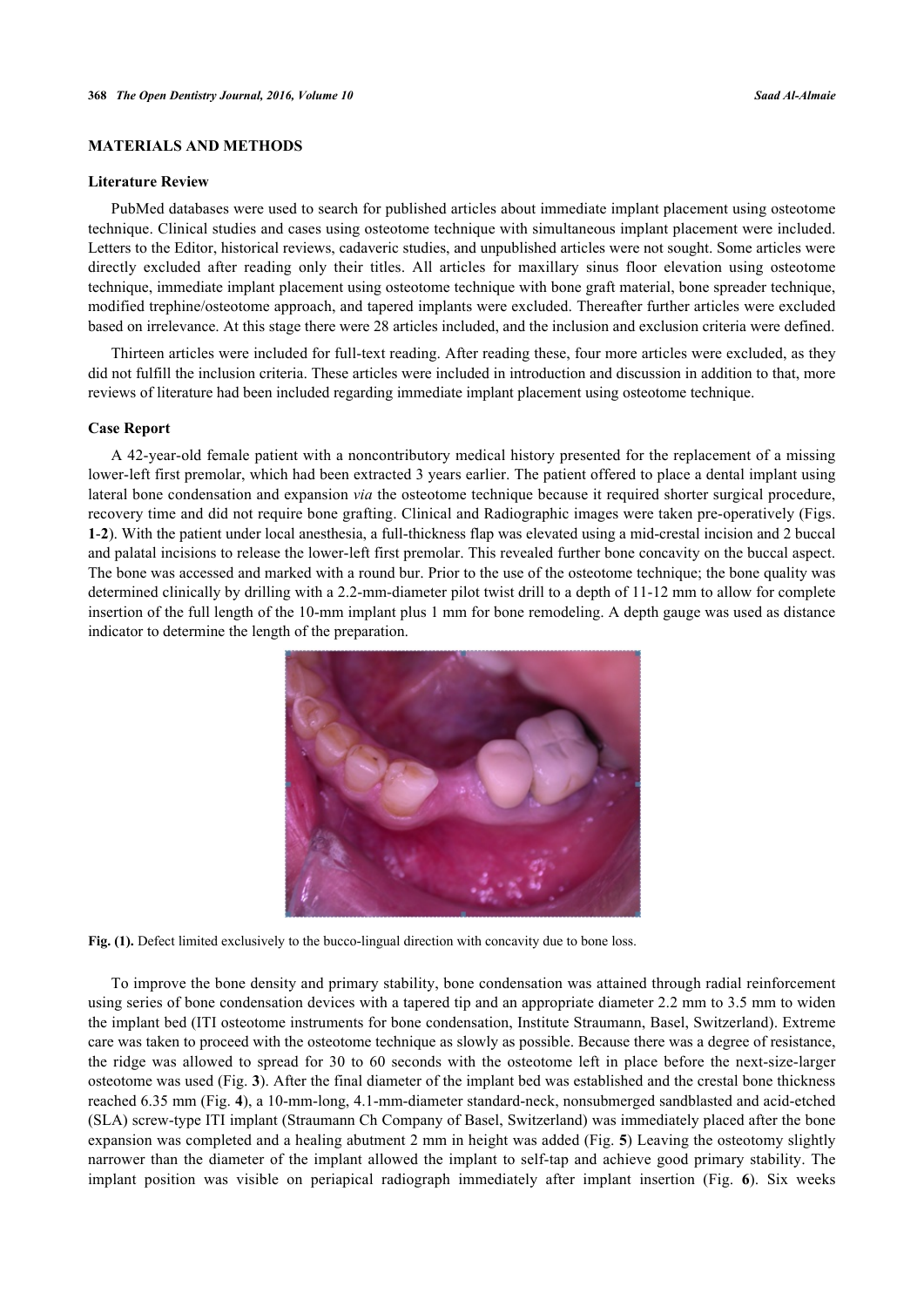#### *Immediate Implant Placements Using Osteotome Technique The Open Dentistry Journal, 2016, Volume 10* **369**

<span id="page-2-0"></span>postsurgery, the patient showed good soft-tissue healing (Fig. **[7](#page-3-1)**). The final impression was obtained following a healing period of 6 weeks after implant insertion. A prosthetic abutment was inserted with 35 Ncm of torque, and the reconstruction was issued (Fig. **[8](#page-3-2)**). The implant was loaded and restored with a porcelain-metal retainer (Fig. **[9](#page-4-0)**). A radiograph taken at 12 months showed a stable clinical situation in the area around the apices of the implant (Fig. **[10](#page-4-1)**). During the follow-up period the implant successfully fulfilled the Buser *et al.* criteria[[14](#page-6-11)]. Ridge mapping for determination of alveolar ridge width showed crestal bone thicknesses of 3.2 and 6.35 mm before and after the osteotome technique, respectively, and 6.1 mm one year after the implant's functional loading. The gingival margin for the restored implant one year after the implant's functional loading was estimated using the gingival margin of adjacent teeth as reference points.



**Fig. (2).** Initial periapical radiograph of the case with normal ridge height.

<span id="page-2-1"></span>

Fig. (3). Osteotomy preparation with osteotome technique.

<span id="page-2-3"></span><span id="page-2-2"></span>

**Fig. (4).** The final diameter of the imlant bed was established and the crestal bone thickness reached 6.35 mm bucco-lingually.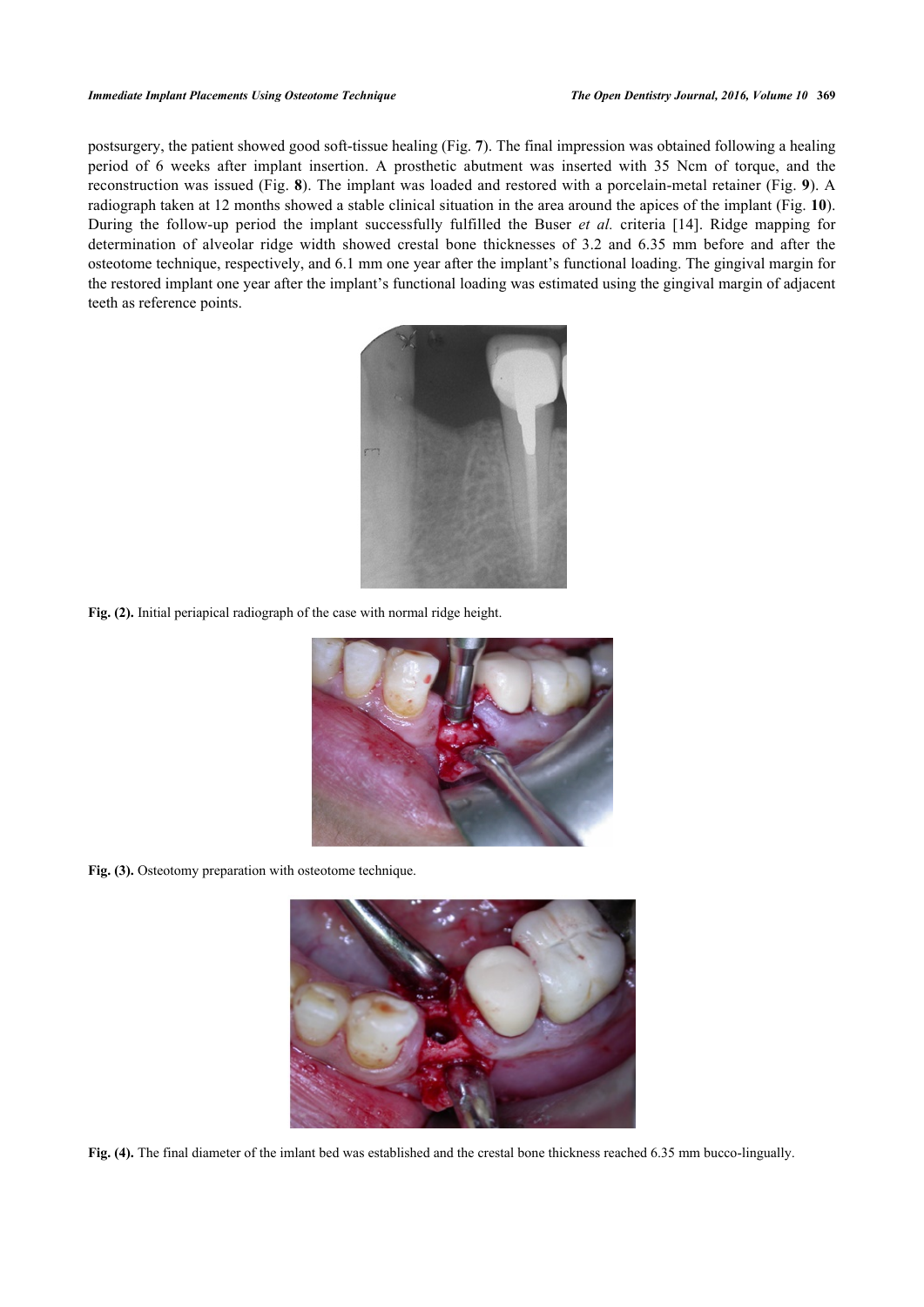

**Fig. (5).** Implant in position with healing abutment 2 mm in height was placed at the implant installation.

<span id="page-3-0"></span>

**Fig. (6).** Periapical radiograph immediately after implant insertion.

<span id="page-3-2"></span><span id="page-3-1"></span>

**Fig. (7).** Intraloral view after 6 weeks of healing with good soft-tissue healing.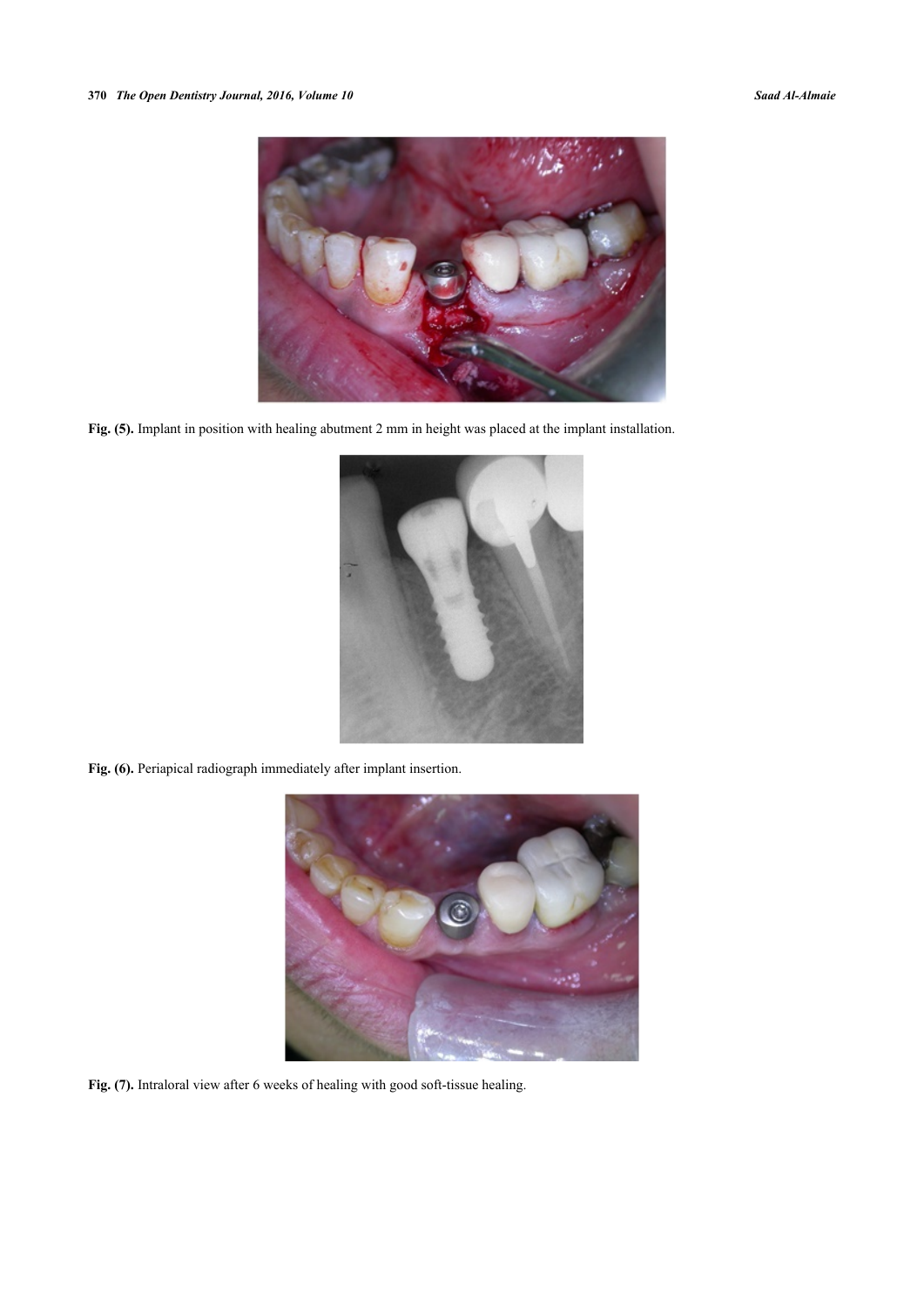#### *Immediate Implant Placements Using Osteotome Technique The Open Dentistry Journal, 2016, Volume 10* **371**



Fig. (8). Prepared abutment in place.

<span id="page-4-0"></span>

<span id="page-4-1"></span>Fig. (9). Final prosthesis in place.



Fig. (10). Preiapical radiograph showing the implant and surrounding bone one year after the restoration and functional loading of the implant.

# **DISCUSSION**

The use of the osteotome technique has been investigated in clinical studies with emphasis given on the survival rate of the implants [[15](#page-6-12) - [20\]](#page-6-13). This is in accordance with Ernesto and Anitua [[21\]](#page-7-0), where they reported that previously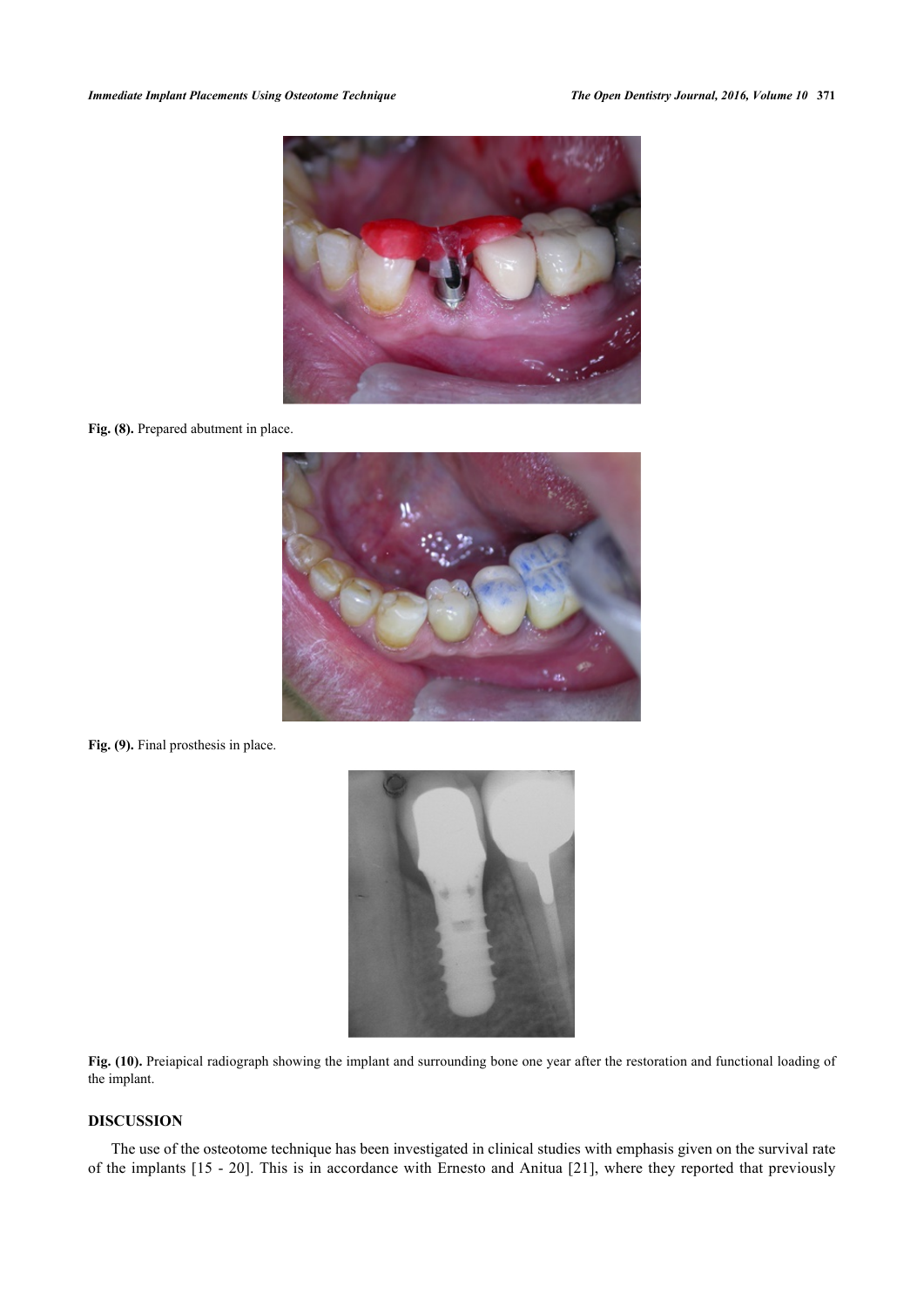### **372** *The Open Dentistry Journal, 2016, Volume 10 Saad Al-Almaie*

complex sites having narrow buccolingual width that needed ridge augmentation prior to implant placement with the subsequent hazards of bone grafts and membranes, can be treated with one stage approach provided that adequate stability is achieved.

A low speed, high torque hand piece was used in all of these cases during the cortical perforation only. The osteotomy site was then prepared with osteotomes eliminating the need for bone drilling with the possibility of overheating.

Different studies showed an animal histologic study compared the osteotome technique to conventional implant placement with burs in 52 New Zealand white rabbits using 104 implants placed in the distal femoral condyles [[22\]](#page-7-1).

Osteotome technique can offer several significant advantages over the traditional graded series of drills [\[5,](#page-6-4) [6,](#page-6-5) [23](#page-7-2) - [26\]](#page-7-3):

- 1. Drilling removes bone. When adequate quantities of dense bone are available, this is not a problem. But when the alveolar bone is compromised in quality or quantity, the need is to preserve the remaining bone and improve its quality. This technique retains the total bone mass.
- 2. It is an alternative to block grafting in select cases to increase the ridge width for implant placement.
- 3. Allows immediate placement of implants in narrow ridges at the time of expansion.
- 4. Osteotomes take advantage of the fact that bone is viscoelastic and can be compressed and manipulated. Compression creates a denser bony interface with increased bone to implant contact and therefore good initial stabilization of the dental implant.
- 5. Heat is a major detriment to osseointegration, but the osteotome technique is an essentially heatless and therefore should not destroy the viable bone-forming cells.
- 6. This technique also allows for greater tactile sensitivity.
- 7. It is minimally invasive and cost effective.
- 8. Faster prosthetic restoration is possible.

The quality of bone with a dense cortical plate in this patient may also aided in providing the initial stability. In addition to thread engagement, body design and surface roughness help to provide a frictional interface with the receptor site, this inturn, will assist in mechanical retention by facilitating bone ingrowths during osseointegration [[27\]](#page-7-4). Numerous investigators have reported that SLA rough surfaces of the ITI implants, obtain a stronger bone anchorage when compared with smooth titanium surface and can also positively influence cellular and tissue responses to implants [\[28](#page-7-5) - [34](#page-7-6)]. Due to the amount of bone resorption (dent-alveolar defect) for this clinical case we can figure out the importance of an atraumatic tooth extraction and immediate or early implant placement into extracted socket [\[35\]](#page-7-7). Small and Tarnow found that recession occurred in most of the implant restorations during the first 3 months following abutment connection surgery. The majority of recession (80%) occurred on the buccal aspects with the mean recession of 0.9 mm and more pronounced in maxillary teeth [[36](#page-7-8)]. Koutouzis *et al.*, reported case series where prospectively evaluated the clinical and radiographic outcome of immediately loaded implants placed with the osteotome technique over a 12-month period. Implants placed with the osteotome technique and immediately loaded did not demonstrate a high insertion torque and exhibited minimal marginal bone loss [[37](#page-7-9)]. Donati *et al.*, suggested that implants installed with a conventional installation techniques (conventional drilling procedure, or an osteotome technique) together with an immediate functional loading protocol may be considered as a valid treatment alternative in a long-term perspective when used in a single-tooth replacement in an esthetic area [\[38](#page-7-10)].

# **CONCLUSION**

The present case report indicates that immediate implant placement using osteotome technique is gentle; offers advantages for patients include less surgical trauma, a shorter treatment time, and reducing the need for costly procedures. This technique offers a viable alternative to bone grafting in select cases for lateral bone expansion where teeth have been missing for a considerable period of time. Further investigations including a large number of patients and considering long-term evaluation of peri-implant alveolar loss bone are necessary to enhance the power of the conclusions concerning use and predictability of osteotome technique.

# **CONFLICT OF INTEREST**

The author confirms that this article content has no conflict of interest.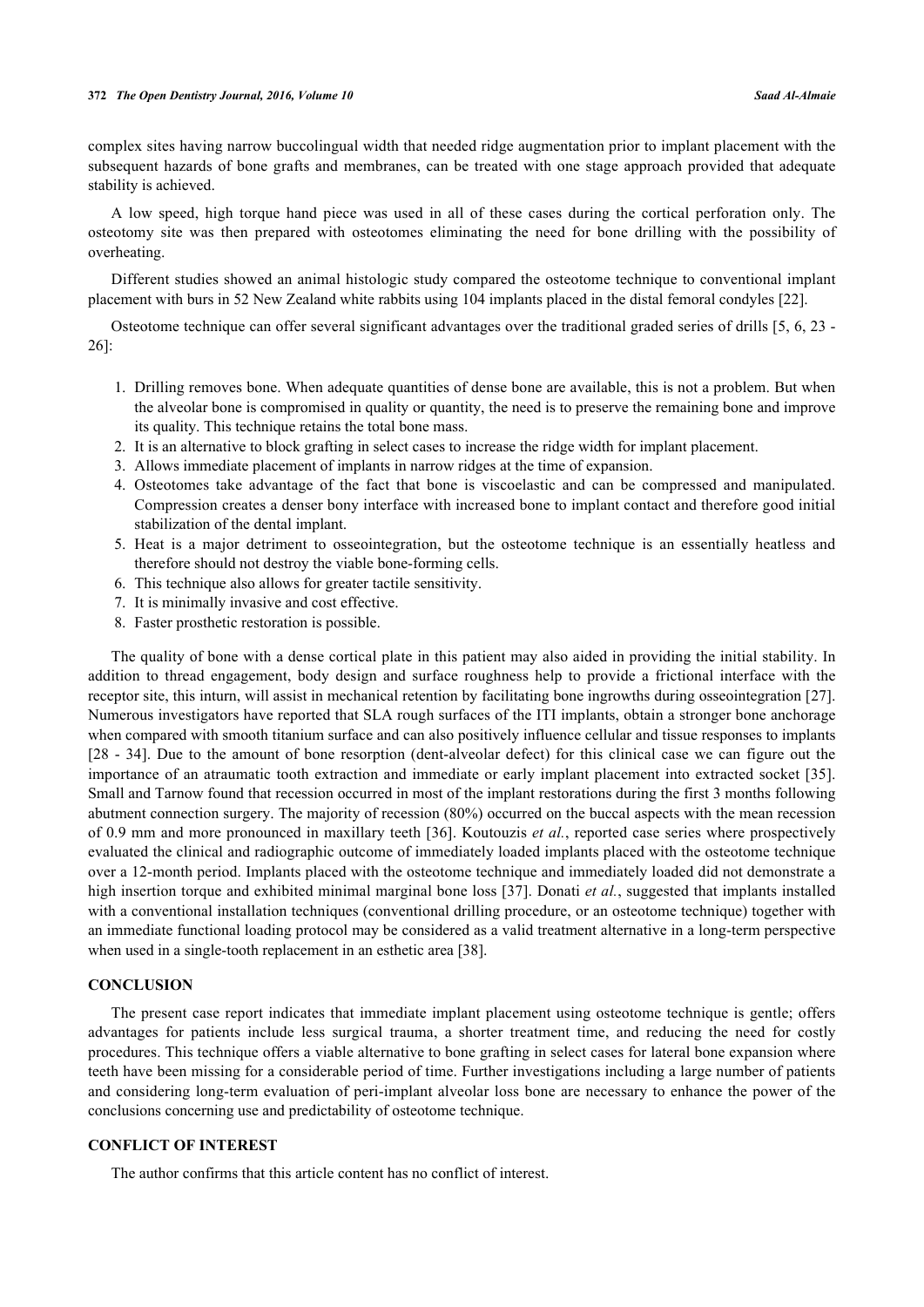# **ACKNOWLEDGEMENTS**

Declared none.

# **REFERENCES**

- <span id="page-6-0"></span>[1] McAllister BS, Haghighat K. Bone augmentation techniques. J Periodontol 2007; 78(3): 377-96. [\[http://dx.doi.org/10.1902/jop.2007.060048](http://dx.doi.org/10.1902/jop.2007.060048)] [PMID: [17335361\]](http://www.ncbi.nlm.nih.gov/pubmed/17335361)
- <span id="page-6-1"></span>[2] Santagata M, Guariniello L, D'Andrea A, Tartaro GP. Single-tooth replacement in the esthetic zone with ridge expansion osteotomy: a clinical report and radiographic results. J Oral Implantol 2008; 34(4): 219-22. [\[http://dx.doi.org/10.1563/0.903.1\]](http://dx.doi.org/10.1563/0.903.1) [PMID: [18780567](http://www.ncbi.nlm.nih.gov/pubmed/18780567)]
- <span id="page-6-2"></span>[3] Engelke WG, Diederichs CG, Jacobs HG, Deckwer I. Alveolar reconstruction with splitting osteotomy and microfixation of implants. Int J Oral Maxillofac Implants 1997; 12(3): 310-8. [PMID: [9197095\]](http://www.ncbi.nlm.nih.gov/pubmed/9197095)
- <span id="page-6-3"></span>[4] Nishioka RS, Souza FA. Bone spreader technique: a preliminary 3-year study. J Oral Implantol 2009; 35(6): 289-94. [\[http://dx.doi.org/10.1563/1548-1336-35.6.289](http://dx.doi.org/10.1563/1548-1336-35.6.289)] [PMID: [20017645\]](http://www.ncbi.nlm.nih.gov/pubmed/20017645)
- <span id="page-6-4"></span>[5] Khairnar MS, Khairnar D, Bakshi K. Modified ridge splitting and bone expansion osteotomy for placement of dental implant in esthetic zone. Contemp Clin Dent 2014; 5(1): 110-4. [\[http://dx.doi.org/10.4103/0976-237X.128684](http://dx.doi.org/10.4103/0976-237X.128684)] [PMID: [24808709\]](http://www.ncbi.nlm.nih.gov/pubmed/24808709)
- <span id="page-6-5"></span>[6] Summers RB. The osteotome technique: Part 2-The ridge expansion osteotomy (REO) procedure. Compendium 1994; 15(4): 422-34. b [PMID: [8055514\]](http://www.ncbi.nlm.nih.gov/pubmed/8055514)
- [7] Padmanabhan TV, Gupta RK. Comparison of crestal bone loss and implant stability among the implants placed with conventional procedure and using osteotome technique: a clinical study. J Oral Implantol 2010; 36(6): 475-83. [\[http://dx.doi.org/10.1563/AAID-JOI-D-09-00049\]](http://dx.doi.org/10.1563/AAID-JOI-D-09-00049) [PMID: [21142790](http://www.ncbi.nlm.nih.gov/pubmed/21142790)]
- <span id="page-6-6"></span>[8] Donati M, La Scala V, Di Raimondo R, Speroni S, Testi M, Berglundh T. Marginal bone preservation in single-tooth replacement: a 5-year prospective clinical multicenter study. Clin Implant Dent Relat Res 2015; 17(3): 425-34. [\[http://dx.doi.org/10.1111/cid.12117\]](http://dx.doi.org/10.1111/cid.12117) [PMID: [23879615](http://www.ncbi.nlm.nih.gov/pubmed/23879615)]
- <span id="page-6-7"></span>[9] Stavropoulos A, Nyengaard JR, Lang NP, Karring T. Immediate loading of single SLA implants: drilling *vs*. osteotomes for the preparation of the implant site. Clin Oral Implants Res 2008; 19(1): 55-65. [PMID: [17956566\]](http://www.ncbi.nlm.nih.gov/pubmed/17956566)
- [10] Hahn J. Clinical uses of osteotomes. J Oral Implantol 1999; 25(1): 23-9. [\[http://dx.doi.org/10.1563/1548-1336\(1999\)025<0023:CUOO>2.3.CO;2](http://dx.doi.org/10.1563/1548-1336(1999)025<0023:CUOO>2.3.CO;2)] [PMID: [10483424\]](http://www.ncbi.nlm.nih.gov/pubmed/10483424)
- <span id="page-6-8"></span>[11] Summers RB. The osteotome technique: Part 4-Future site development. Compend Contin Educ Dent 1995; 16(11): 1090-2. [PMID: [8598008\]](http://www.ncbi.nlm.nih.gov/pubmed/8598008)
- <span id="page-6-9"></span>[12] Studer S, Naef R, Schärer P. Adjustment of localized alveolar ridge defects by soft tissue transplantation to improve mucogingival esthetics: a proposal for clinical classification and an evaluation of procedures. Quintessence Int 1997; 28(12): 785-805. [PMID: [9477870\]](http://www.ncbi.nlm.nih.gov/pubmed/9477870)
- <span id="page-6-10"></span>[13] Allen EP, Gainza CS, Farthing GG, Newbold DA. Improved technique for localized ridge augmentation. A report of 21 cases. J Periodontol  $1985: 56(4): 195-9$ [\[http://dx.doi.org/10.1902/jop.1985.56.4.195](http://dx.doi.org/10.1902/jop.1985.56.4.195)] [PMID: [2987473\]](http://www.ncbi.nlm.nih.gov/pubmed/2987473)
- <span id="page-6-11"></span>[14] Buser D, Weber HP, Brägger U. The treatment of partially edentulous patients with ITI hollow-screw implants: presurgical evaluation and surgical procedures. Int J Oral Maxillofac Implants 1990; 5(2): 165-75. [PMID: [2133341\]](http://www.ncbi.nlm.nih.gov/pubmed/2133341)
- <span id="page-6-12"></span>[15] Glauser G, Naef R, Schärer P. The osteotome technique a different method of implant placement in the posterior maxilla. Implantologie 1998;  $2: 103 - 20$
- [16] Komarnyckyj OG, London RM. Osteotome single-stage dental implant placement with and without sinus elevation: a clinical report. Int J Oral Maxillofac Implants 1998; 13(6): 799-804. [PMID: [9857590\]](http://www.ncbi.nlm.nih.gov/pubmed/9857590)
- [17] Zitzmann NU, Schärer P. Sinus elevation procedures in the resorbed posterior maxilla. Comparison of the crestal and lateral approaches. Oral Surg Oral Med Oral Pathol Oral Radiol Endod 1998; 85(1): 8-17. [\[http://dx.doi.org/10.1016/S1079-2104\(98\)90391-2\]](http://dx.doi.org/10.1016/S1079-2104(98)90391-2) [PMID: [9474608](http://www.ncbi.nlm.nih.gov/pubmed/9474608)]
- [18] Fugazzotto PA. Sinus floor augmentation at the time of maxillary molar extraction: technique and report of preliminary results. Int J Oral Maxillofac Implants 1999; 14(4): 536-42. [PMID: [10453669\]](http://www.ncbi.nlm.nih.gov/pubmed/10453669)
- [19] Rosen PS, Summers R, Mellado JR, *et al.* The bone-added osteotome sinus floor elevation technique: multicenter retrospective report of consecutively treated patients. Int J Oral Maxillofac Implants 1999; 14(6): 853-8. [PMID: [10612923\]](http://www.ncbi.nlm.nih.gov/pubmed/10612923)
- <span id="page-6-13"></span>[20] Silverstein LH, Kurtzman GM, Moskowitz E, Kurtzman D, Hahn J. Aesthetic enhancement of anterior dental implants with the use of tapered